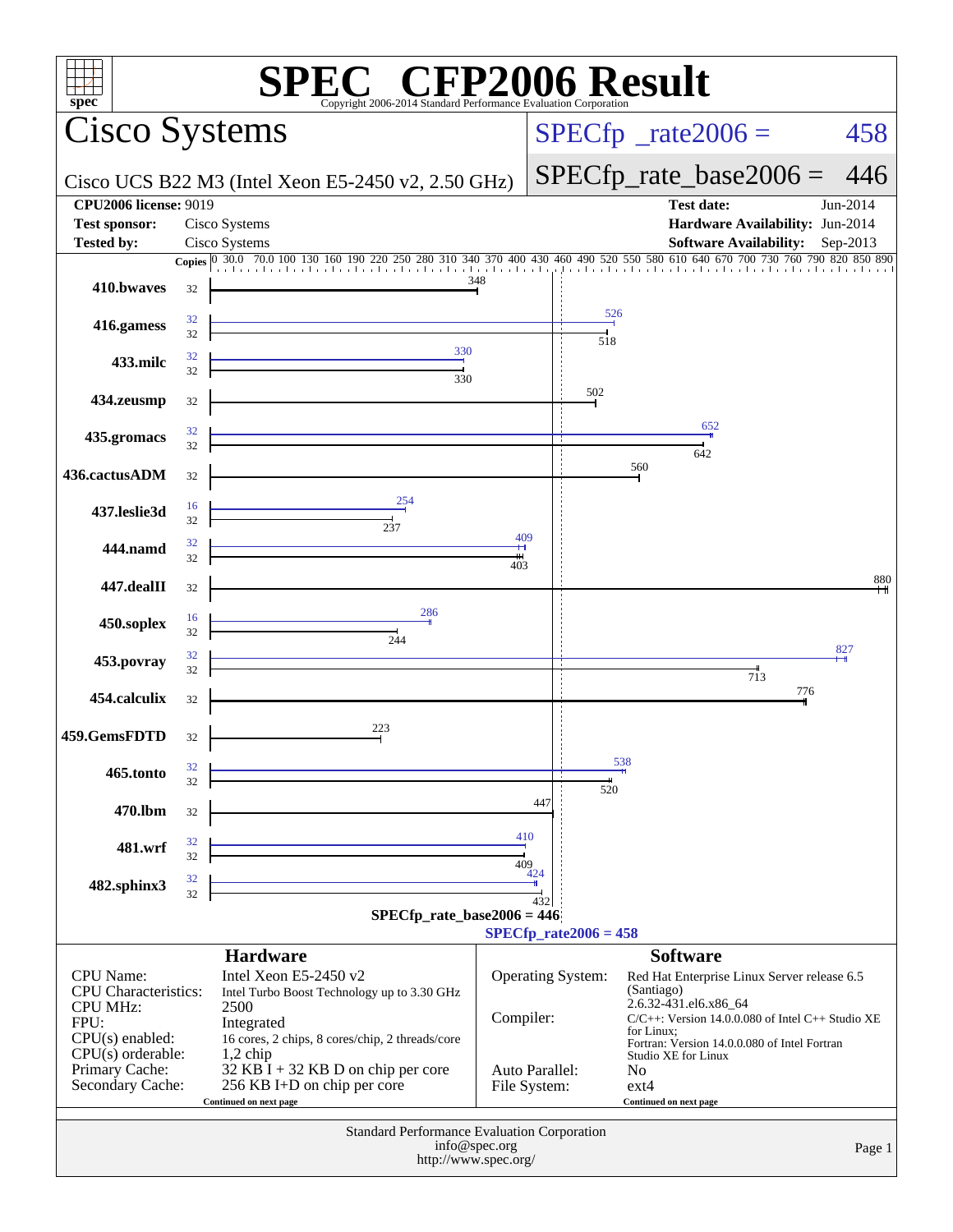

Cisco Systems

### $SPECTp_rate2006 = 458$

Cisco UCS B22 M3 (Intel Xeon E5-2450 v2, 2.50 GHz)

[SPECfp\\_rate\\_base2006 =](http://www.spec.org/auto/cpu2006/Docs/result-fields.html#SPECfpratebase2006) 446

| <b>CPU2006 license: 9019</b>                                               |                                                                                                                               |                                                                                    | <b>Test date:</b>                                                | Jun-2014   |
|----------------------------------------------------------------------------|-------------------------------------------------------------------------------------------------------------------------------|------------------------------------------------------------------------------------|------------------------------------------------------------------|------------|
| <b>Test sponsor:</b>                                                       | Cisco Systems                                                                                                                 |                                                                                    | Hardware Availability: Jun-2014                                  |            |
| <b>Tested by:</b>                                                          | Cisco Systems                                                                                                                 |                                                                                    | <b>Software Availability:</b>                                    | $Sep-2013$ |
| L3 Cache:<br>Other Cache:<br>Memory:<br>Disk Subsystem:<br>Other Hardware: | $20 \text{ MB I+D}$ on chip per chip<br>None<br>96 GB (12 x 8 GB 2Rx4 PC3-12800R-11, ECC)<br>1 X 300 GB 15000 RPM SAS<br>None | <b>System State:</b><br><b>Base Pointers:</b><br>Peak Pointers:<br>Other Software: | Run level 3 (multi-user)<br>$32/64$ -bit<br>$32/64$ -bit<br>None |            |

**[Results Table](http://www.spec.org/auto/cpu2006/Docs/result-fields.html#ResultsTable)**

| Results Table                                                                                            |               |                |            |                |       |                |              |               |                |              |                |              |                |              |
|----------------------------------------------------------------------------------------------------------|---------------|----------------|------------|----------------|-------|----------------|--------------|---------------|----------------|--------------|----------------|--------------|----------------|--------------|
| <b>Base</b>                                                                                              |               |                |            |                |       | <b>Peak</b>    |              |               |                |              |                |              |                |              |
| <b>Benchmark</b>                                                                                         | <b>Copies</b> | <b>Seconds</b> | Ratio      | <b>Seconds</b> | Ratio | <b>Seconds</b> | <b>Ratio</b> | <b>Copies</b> | <b>Seconds</b> | <b>Ratio</b> | <b>Seconds</b> | <b>Ratio</b> | <b>Seconds</b> | <b>Ratio</b> |
| 410.bwaves                                                                                               | 32            | 1252           | 347        | 1250           | 348   | 1249           | 348          | 32            | 1252           | 347          | 1250           | 348          | 1249           | 348          |
| 416.gamess                                                                                               | 32            | 1210           | 518        | 1212           | 517   | 1210           | <b>518</b>   | 32            | 1190           | 527          | 1191           | 526          | 1190           | 526          |
| $433$ .milc                                                                                              | 32            | 891            | <b>330</b> | 891            | 330   | 891            | 330l         | 32            | 890            | 330          | 891            | 330          | 891            | 330l         |
| 434.zeusmp                                                                                               | 32            | 581            | 501        | 579            | 503   | 580            | 502          | 32            | 581            | 501          | 579            | 503          | 580            | 502          |
| 435.gromacs                                                                                              | 32            | 356            | 642        | 356            | 642   | 355            | 643          | 32            | 349            | 655          | 350            | 652          | 350            | 652          |
| 436.cactusADM                                                                                            | 32            | 683            | 560        | 685            | 558   | 683            | 560l         | 32            | 683            | 560          | 685            | 558          | 683            | 560          |
| 437.leslie3d                                                                                             | 32            | 1271           | 237        | 1270           | 237   | 1270           | 237          | 16            | 591            | 254          | 592            | 254          | 592            | 254          |
| 444.namd                                                                                                 | 32            | 630            | 407        | 642            | 400   | 637            | 403          | 32            | 627            | 409          | 625            | 411          | 638            | 402          |
| 447.dealII                                                                                               | 32            | 416            | <b>880</b> | 420            | 872   | 415            | 883          | 32            | 416            | 880          | 420            | 872          | 415            | 883          |
| $450$ .soplex                                                                                            | 32            | 1095           | 244        | 1096           | 243   | 1094           | 244          | 16            | 467            | 286          | 465            | 287          | 467            | 285          |
| 453.povray                                                                                               | 32            | 239            | 713        | 239            | 713   | 238            | 715          | 32            | 206            | 827          | 208            | 817          | 205            | 829          |
| 454.calculix                                                                                             | 32            | 340            | 776        | 340            | 777   | 341            | 774          | 32            | 340            | 776          | 340            | 777          | 341            | 774          |
| 459.GemsFDTD                                                                                             | 32            | 1527           | 222        | 1525           | 223   | 1525           | 223          | 32            | 1527           | 222          | 1525           | 223          | 1525           | 223          |
| 465.tonto                                                                                                | 32            | 605            | 520        | 602            | 523   | 605            | 520l         | 32            | 586            | 538          | 586            | 537          | 581            | 542          |
| 470.1bm                                                                                                  | 32            | 984            | 447        | 985            | 446   | 984            | 447          | 32            | 984            | 447          | 985            | 446          | 984            | 447          |
| 481.wrf                                                                                                  | 32            | 873            | 410        | 874            | 409   | 874            | 409          | 32            | 871            | 410          | 870            | 411          | 871            | 410          |
| 482.sphinx3                                                                                              | 32            | 1444           | 432        | 1445           | 432   | 1444           | 432          | 32            | 1478           | 422          | 1470           | 424          | 1465           | 426          |
| Results appear in the order in which they were run. Bold underlined text indicates a median measurement. |               |                |            |                |       |                |              |               |                |              |                |              |                |              |

#### **[Submit Notes](http://www.spec.org/auto/cpu2006/Docs/result-fields.html#SubmitNotes)**

 The numactl mechanism was used to bind copies to processors. The config file option 'submit' was used to generate numactl commands to bind each copy to a specific processor. For details, please see the config file.

### **[Operating System Notes](http://www.spec.org/auto/cpu2006/Docs/result-fields.html#OperatingSystemNotes)**

Stack size set to unlimited using "ulimit -s unlimited"

#### **[Platform Notes](http://www.spec.org/auto/cpu2006/Docs/result-fields.html#PlatformNotes)**

Intel HT Technology = Enabled CPU performance set to HPC Power Technology set to Custom

Continued on next page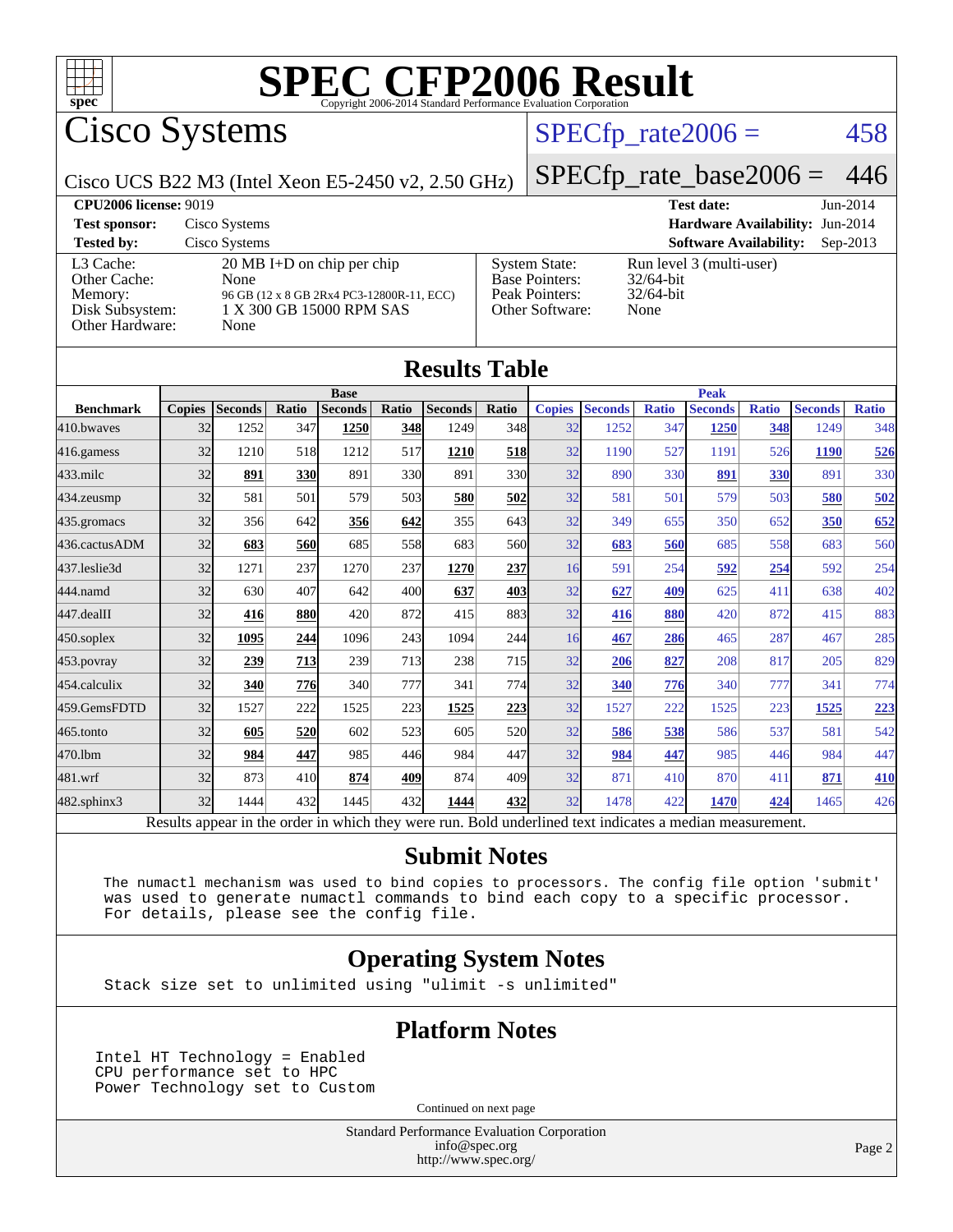

Cisco Systems

 $SPECTp\_rate2006 = 458$ 

Cisco UCS B22 M3 (Intel Xeon E5-2450 v2, 2.50 GHz)

[SPECfp\\_rate\\_base2006 =](http://www.spec.org/auto/cpu2006/Docs/result-fields.html#SPECfpratebase2006) 446

**[CPU2006 license:](http://www.spec.org/auto/cpu2006/Docs/result-fields.html#CPU2006license)** 9019 **[Test date:](http://www.spec.org/auto/cpu2006/Docs/result-fields.html#Testdate)** Jun-2014 **[Test sponsor:](http://www.spec.org/auto/cpu2006/Docs/result-fields.html#Testsponsor)** Cisco Systems **[Hardware Availability:](http://www.spec.org/auto/cpu2006/Docs/result-fields.html#HardwareAvailability)** Jun-2014 **[Tested by:](http://www.spec.org/auto/cpu2006/Docs/result-fields.html#Testedby)** Cisco Systems **[Software Availability:](http://www.spec.org/auto/cpu2006/Docs/result-fields.html#SoftwareAvailability)** Sep-2013

#### **[Platform Notes \(Continued\)](http://www.spec.org/auto/cpu2006/Docs/result-fields.html#PlatformNotes)**

Standard Performance Evaluation Corporation [info@spec.org](mailto:info@spec.org) CPU Power State C6 set to Disabled CPU Power State C1 Enhanced set to Disabled Memory RAS configuration set to Maximum Performance DRAM Clock Throttling Set to Performance Sysinfo program /opt/cpu2006-1.4/config/sysinfo.rev6818 \$Rev: 6818 \$ \$Date:: 2012-07-17 #\$ e86d102572650a6e4d596a3cee98f191 running on B22M3 Sat Jun 28 09:59:46 2014 This section contains SUT (System Under Test) info as seen by some common utilities. To remove or add to this section, see: <http://www.spec.org/cpu2006/Docs/config.html#sysinfo> From /proc/cpuinfo model name : Intel(R) Xeon(R) CPU E5-2450 v2 @ 2.50GHz 2 "physical id"s (chips) 32 "processors" cores, siblings (Caution: counting these is hw and system dependent. The following excerpts from /proc/cpuinfo might not be reliable. Use with caution.) cpu cores : 8 siblings : 16 physical 0: cores 0 1 2 3 4 5 6 7 physical 1: cores 0 1 2 3 4 5 6 7 cache size : 20480 KB From /proc/meminfo MemTotal: 99005304 kB HugePages\_Total: 0<br>Hugepagesize: 2048 kB Hugepagesize: /usr/bin/lsb\_release -d Red Hat Enterprise Linux Server release 6.5 (Santiago) From /etc/\*release\* /etc/\*version\* redhat-release: Red Hat Enterprise Linux Server release 6.5 (Santiago) system-release: Red Hat Enterprise Linux Server release 6.5 (Santiago) system-release-cpe: cpe:/o:redhat:enterprise\_linux:6server:ga:server uname -a: Linux B22M3 2.6.32-431.el6.x86\_64 #1 SMP Sun Nov 10 22:19:54 EST 2013 x86\_64 x86\_64 x86\_64 GNU/Linux run-level 3 Jun 27 14:47 SPEC is set to: /opt/cpu2006-1.4 Filesystem Type Size Used Avail Use% Mounted on<br>/dev/sdal ext4 275G 11G 250G 5% / 11G 250G Additional information from dmidecode: BIOS Cisco Systems, Inc. B22M3.2.2.1.8.042120141915 04/21/2014 Memory: 12x 0xCE00 M393B1K70DH0-YK0 8 GB 1600 MHz 2 rank Continued on next page

<http://www.spec.org/>

Page 3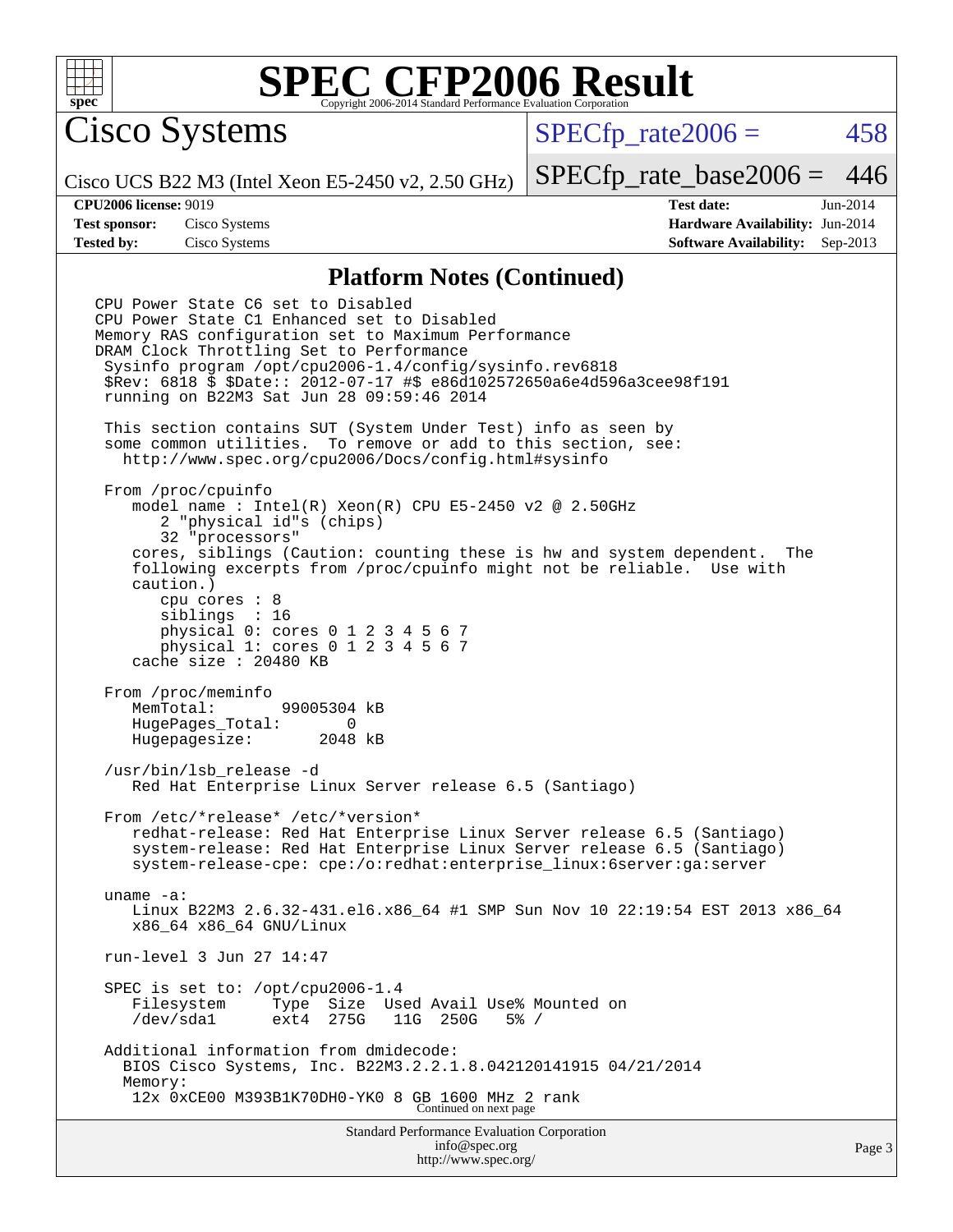

Cisco Systems

 $SPECTp\_rate2006 = 458$ 

[SPECfp\\_rate\\_base2006 =](http://www.spec.org/auto/cpu2006/Docs/result-fields.html#SPECfpratebase2006) 446

Cisco UCS B22 M3 (Intel Xeon E5-2450 v2, 2.50 GHz)

**[Tested by:](http://www.spec.org/auto/cpu2006/Docs/result-fields.html#Testedby)** Cisco Systems **[Software Availability:](http://www.spec.org/auto/cpu2006/Docs/result-fields.html#SoftwareAvailability)** Sep-2013

**[CPU2006 license:](http://www.spec.org/auto/cpu2006/Docs/result-fields.html#CPU2006license)** 9019 **[Test date:](http://www.spec.org/auto/cpu2006/Docs/result-fields.html#Testdate)** Jun-2014 **[Test sponsor:](http://www.spec.org/auto/cpu2006/Docs/result-fields.html#Testsponsor)** Cisco Systems **[Hardware Availability:](http://www.spec.org/auto/cpu2006/Docs/result-fields.html#HardwareAvailability)** Jun-2014

### **[Platform Notes \(Continued\)](http://www.spec.org/auto/cpu2006/Docs/result-fields.html#PlatformNotes)**

(End of data from sysinfo program)

#### **[General Notes](http://www.spec.org/auto/cpu2006/Docs/result-fields.html#GeneralNotes)**

Environment variables set by runspec before the start of the run: LD\_LIBRARY\_PATH = "/opt/cpu2006-1.4/libs/32:/opt/cpu2006-1.4/libs/64:/opt/cpu2006-1.4/sh"

 Binaries compiled on a system with 1x Core i7-860 CPU + 8GB memory using RedHat EL 6.4 Transparent Huge Pages enabled with: echo always > /sys/kernel/mm/redhat\_transparent\_hugepage/enabled Filesystem page cache cleared with: echo 1> /proc/sys/vm/drop\_caches runspec command invoked through numactl i.e.: numactl --interleave=all runspec <etc>

### **[Base Compiler Invocation](http://www.spec.org/auto/cpu2006/Docs/result-fields.html#BaseCompilerInvocation)**

 $C$  benchmarks:<br>icc  $-m64$ 

[C++ benchmarks:](http://www.spec.org/auto/cpu2006/Docs/result-fields.html#CXXbenchmarks) [icpc -m64](http://www.spec.org/cpu2006/results/res2014q3/cpu2006-20140903-31197.flags.html#user_CXXbase_intel_icpc_64bit_bedb90c1146cab66620883ef4f41a67e)

[Fortran benchmarks](http://www.spec.org/auto/cpu2006/Docs/result-fields.html#Fortranbenchmarks): [ifort -m64](http://www.spec.org/cpu2006/results/res2014q3/cpu2006-20140903-31197.flags.html#user_FCbase_intel_ifort_64bit_ee9d0fb25645d0210d97eb0527dcc06e)

[Benchmarks using both Fortran and C](http://www.spec.org/auto/cpu2006/Docs/result-fields.html#BenchmarksusingbothFortranandC): [icc -m64](http://www.spec.org/cpu2006/results/res2014q3/cpu2006-20140903-31197.flags.html#user_CC_FCbase_intel_icc_64bit_0b7121f5ab7cfabee23d88897260401c) [ifort -m64](http://www.spec.org/cpu2006/results/res2014q3/cpu2006-20140903-31197.flags.html#user_CC_FCbase_intel_ifort_64bit_ee9d0fb25645d0210d97eb0527dcc06e)

### **[Base Portability Flags](http://www.spec.org/auto/cpu2006/Docs/result-fields.html#BasePortabilityFlags)**

| 410.bwaves: - DSPEC_CPU_LP64               |  |
|--------------------------------------------|--|
| 416.gamess: - DSPEC_CPU_LP64               |  |
| 433.milc: -DSPEC CPU LP64                  |  |
| 434.zeusmp: -DSPEC_CPU_LP64                |  |
| 435.gromacs: -DSPEC_CPU_LP64 -nofor_main   |  |
| 436.cactusADM: -DSPEC CPU LP64 -nofor main |  |
| 437.leslie3d: -DSPEC CPU LP64              |  |
| 444.namd: - DSPEC CPU LP64                 |  |
| 447.dealII: -DSPEC_CPU LP64                |  |
| 450.soplex: -DSPEC_CPU_LP64                |  |
| 453.povray: -DSPEC_CPU_LP64                |  |
| 454.calculix: - DSPEC_CPU_LP64 -nofor_main |  |
| 459.GemsFDTD: - DSPEC_CPU_LP64             |  |
|                                            |  |

Continued on next page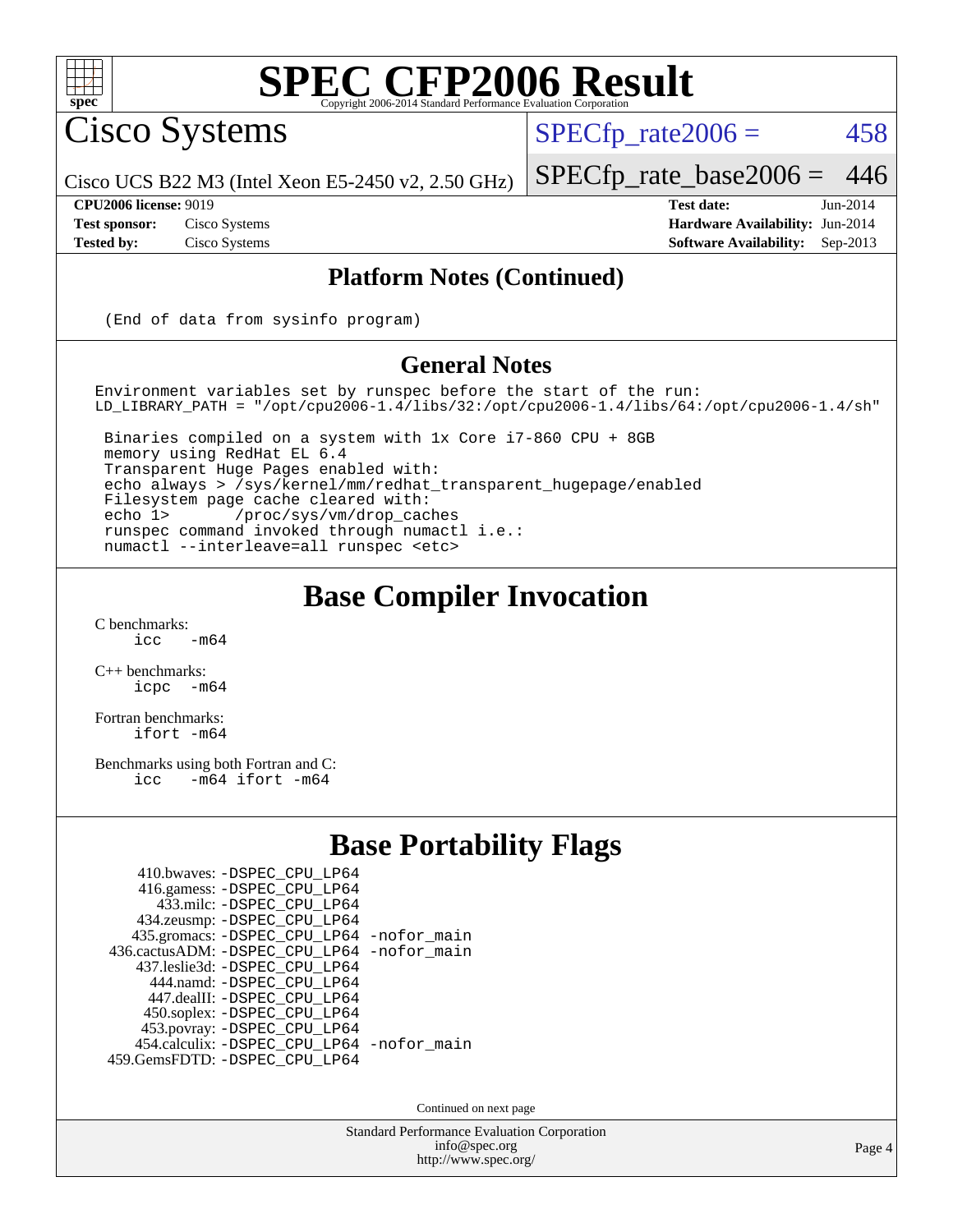

Cisco Systems

 $SPECTp\_rate2006 = 458$ 

Cisco UCS B22 M3 (Intel Xeon E5-2450 v2, 2.50 GHz)

[SPECfp\\_rate\\_base2006 =](http://www.spec.org/auto/cpu2006/Docs/result-fields.html#SPECfpratebase2006) 446

**[CPU2006 license:](http://www.spec.org/auto/cpu2006/Docs/result-fields.html#CPU2006license)** 9019 **[Test date:](http://www.spec.org/auto/cpu2006/Docs/result-fields.html#Testdate)** Jun-2014 **[Test sponsor:](http://www.spec.org/auto/cpu2006/Docs/result-fields.html#Testsponsor)** Cisco Systems **[Hardware Availability:](http://www.spec.org/auto/cpu2006/Docs/result-fields.html#HardwareAvailability)** Jun-2014 **[Tested by:](http://www.spec.org/auto/cpu2006/Docs/result-fields.html#Testedby)** Cisco Systems **[Software Availability:](http://www.spec.org/auto/cpu2006/Docs/result-fields.html#SoftwareAvailability)** Sep-2013

### **[Base Portability Flags \(Continued\)](http://www.spec.org/auto/cpu2006/Docs/result-fields.html#BasePortabilityFlags)**

 465.tonto: [-DSPEC\\_CPU\\_LP64](http://www.spec.org/cpu2006/results/res2014q3/cpu2006-20140903-31197.flags.html#suite_basePORTABILITY465_tonto_DSPEC_CPU_LP64) 470.lbm: [-DSPEC\\_CPU\\_LP64](http://www.spec.org/cpu2006/results/res2014q3/cpu2006-20140903-31197.flags.html#suite_basePORTABILITY470_lbm_DSPEC_CPU_LP64) 481.wrf: [-DSPEC\\_CPU\\_LP64](http://www.spec.org/cpu2006/results/res2014q3/cpu2006-20140903-31197.flags.html#suite_basePORTABILITY481_wrf_DSPEC_CPU_LP64) [-DSPEC\\_CPU\\_CASE\\_FLAG](http://www.spec.org/cpu2006/results/res2014q3/cpu2006-20140903-31197.flags.html#b481.wrf_baseCPORTABILITY_DSPEC_CPU_CASE_FLAG) [-DSPEC\\_CPU\\_LINUX](http://www.spec.org/cpu2006/results/res2014q3/cpu2006-20140903-31197.flags.html#b481.wrf_baseCPORTABILITY_DSPEC_CPU_LINUX) 482.sphinx3: [-DSPEC\\_CPU\\_LP64](http://www.spec.org/cpu2006/results/res2014q3/cpu2006-20140903-31197.flags.html#suite_basePORTABILITY482_sphinx3_DSPEC_CPU_LP64)

**[Base Optimization Flags](http://www.spec.org/auto/cpu2006/Docs/result-fields.html#BaseOptimizationFlags)**

[C benchmarks](http://www.spec.org/auto/cpu2006/Docs/result-fields.html#Cbenchmarks):

[-xAVX](http://www.spec.org/cpu2006/results/res2014q3/cpu2006-20140903-31197.flags.html#user_CCbase_f-xAVX) [-ipo](http://www.spec.org/cpu2006/results/res2014q3/cpu2006-20140903-31197.flags.html#user_CCbase_f-ipo) [-O3](http://www.spec.org/cpu2006/results/res2014q3/cpu2006-20140903-31197.flags.html#user_CCbase_f-O3) [-no-prec-div](http://www.spec.org/cpu2006/results/res2014q3/cpu2006-20140903-31197.flags.html#user_CCbase_f-no-prec-div) [-opt-prefetch](http://www.spec.org/cpu2006/results/res2014q3/cpu2006-20140903-31197.flags.html#user_CCbase_f-opt-prefetch) [-auto-p32](http://www.spec.org/cpu2006/results/res2014q3/cpu2006-20140903-31197.flags.html#user_CCbase_f-auto-p32) [-ansi-alias](http://www.spec.org/cpu2006/results/res2014q3/cpu2006-20140903-31197.flags.html#user_CCbase_f-ansi-alias) [-opt-mem-layout-trans=3](http://www.spec.org/cpu2006/results/res2014q3/cpu2006-20140903-31197.flags.html#user_CCbase_f-opt-mem-layout-trans_a7b82ad4bd7abf52556d4961a2ae94d5)

[C++ benchmarks:](http://www.spec.org/auto/cpu2006/Docs/result-fields.html#CXXbenchmarks)

[-xAVX](http://www.spec.org/cpu2006/results/res2014q3/cpu2006-20140903-31197.flags.html#user_CXXbase_f-xAVX) [-ipo](http://www.spec.org/cpu2006/results/res2014q3/cpu2006-20140903-31197.flags.html#user_CXXbase_f-ipo) [-O3](http://www.spec.org/cpu2006/results/res2014q3/cpu2006-20140903-31197.flags.html#user_CXXbase_f-O3) [-no-prec-div](http://www.spec.org/cpu2006/results/res2014q3/cpu2006-20140903-31197.flags.html#user_CXXbase_f-no-prec-div) [-opt-prefetch](http://www.spec.org/cpu2006/results/res2014q3/cpu2006-20140903-31197.flags.html#user_CXXbase_f-opt-prefetch) [-auto-p32](http://www.spec.org/cpu2006/results/res2014q3/cpu2006-20140903-31197.flags.html#user_CXXbase_f-auto-p32) [-ansi-alias](http://www.spec.org/cpu2006/results/res2014q3/cpu2006-20140903-31197.flags.html#user_CXXbase_f-ansi-alias) [-opt-mem-layout-trans=3](http://www.spec.org/cpu2006/results/res2014q3/cpu2006-20140903-31197.flags.html#user_CXXbase_f-opt-mem-layout-trans_a7b82ad4bd7abf52556d4961a2ae94d5)

[Fortran benchmarks](http://www.spec.org/auto/cpu2006/Docs/result-fields.html#Fortranbenchmarks):

[-xAVX](http://www.spec.org/cpu2006/results/res2014q3/cpu2006-20140903-31197.flags.html#user_FCbase_f-xAVX) [-ipo](http://www.spec.org/cpu2006/results/res2014q3/cpu2006-20140903-31197.flags.html#user_FCbase_f-ipo) [-O3](http://www.spec.org/cpu2006/results/res2014q3/cpu2006-20140903-31197.flags.html#user_FCbase_f-O3) [-no-prec-div](http://www.spec.org/cpu2006/results/res2014q3/cpu2006-20140903-31197.flags.html#user_FCbase_f-no-prec-div) [-opt-prefetch](http://www.spec.org/cpu2006/results/res2014q3/cpu2006-20140903-31197.flags.html#user_FCbase_f-opt-prefetch)

[Benchmarks using both Fortran and C](http://www.spec.org/auto/cpu2006/Docs/result-fields.html#BenchmarksusingbothFortranandC): [-xAVX](http://www.spec.org/cpu2006/results/res2014q3/cpu2006-20140903-31197.flags.html#user_CC_FCbase_f-xAVX) [-ipo](http://www.spec.org/cpu2006/results/res2014q3/cpu2006-20140903-31197.flags.html#user_CC_FCbase_f-ipo) [-O3](http://www.spec.org/cpu2006/results/res2014q3/cpu2006-20140903-31197.flags.html#user_CC_FCbase_f-O3) [-no-prec-div](http://www.spec.org/cpu2006/results/res2014q3/cpu2006-20140903-31197.flags.html#user_CC_FCbase_f-no-prec-div) [-opt-prefetch](http://www.spec.org/cpu2006/results/res2014q3/cpu2006-20140903-31197.flags.html#user_CC_FCbase_f-opt-prefetch) [-auto-p32](http://www.spec.org/cpu2006/results/res2014q3/cpu2006-20140903-31197.flags.html#user_CC_FCbase_f-auto-p32) [-ansi-alias](http://www.spec.org/cpu2006/results/res2014q3/cpu2006-20140903-31197.flags.html#user_CC_FCbase_f-ansi-alias)

[-opt-mem-layout-trans=3](http://www.spec.org/cpu2006/results/res2014q3/cpu2006-20140903-31197.flags.html#user_CC_FCbase_f-opt-mem-layout-trans_a7b82ad4bd7abf52556d4961a2ae94d5)

### **[Peak Compiler Invocation](http://www.spec.org/auto/cpu2006/Docs/result-fields.html#PeakCompilerInvocation)**

[C benchmarks \(except as noted below\)](http://www.spec.org/auto/cpu2006/Docs/result-fields.html#Cbenchmarksexceptasnotedbelow):  $icc$   $-m64$ 

482.sphinx3: [icc -m32](http://www.spec.org/cpu2006/results/res2014q3/cpu2006-20140903-31197.flags.html#user_peakCCLD482_sphinx3_intel_icc_a6a621f8d50482236b970c6ac5f55f93)

[C++ benchmarks \(except as noted below\):](http://www.spec.org/auto/cpu2006/Docs/result-fields.html#CXXbenchmarksexceptasnotedbelow) [icpc -m64](http://www.spec.org/cpu2006/results/res2014q3/cpu2006-20140903-31197.flags.html#user_CXXpeak_intel_icpc_64bit_bedb90c1146cab66620883ef4f41a67e)

450.soplex: [icpc -m32](http://www.spec.org/cpu2006/results/res2014q3/cpu2006-20140903-31197.flags.html#user_peakCXXLD450_soplex_intel_icpc_4e5a5ef1a53fd332b3c49e69c3330699)

[Fortran benchmarks](http://www.spec.org/auto/cpu2006/Docs/result-fields.html#Fortranbenchmarks): [ifort -m64](http://www.spec.org/cpu2006/results/res2014q3/cpu2006-20140903-31197.flags.html#user_FCpeak_intel_ifort_64bit_ee9d0fb25645d0210d97eb0527dcc06e)

[Benchmarks using both Fortran and C](http://www.spec.org/auto/cpu2006/Docs/result-fields.html#BenchmarksusingbothFortranandC): [icc -m64](http://www.spec.org/cpu2006/results/res2014q3/cpu2006-20140903-31197.flags.html#user_CC_FCpeak_intel_icc_64bit_0b7121f5ab7cfabee23d88897260401c) [ifort -m64](http://www.spec.org/cpu2006/results/res2014q3/cpu2006-20140903-31197.flags.html#user_CC_FCpeak_intel_ifort_64bit_ee9d0fb25645d0210d97eb0527dcc06e)

### **[Peak Portability Flags](http://www.spec.org/auto/cpu2006/Docs/result-fields.html#PeakPortabilityFlags)**

410.bwaves: [-DSPEC\\_CPU\\_LP64](http://www.spec.org/cpu2006/results/res2014q3/cpu2006-20140903-31197.flags.html#suite_peakPORTABILITY410_bwaves_DSPEC_CPU_LP64)

Continued on next page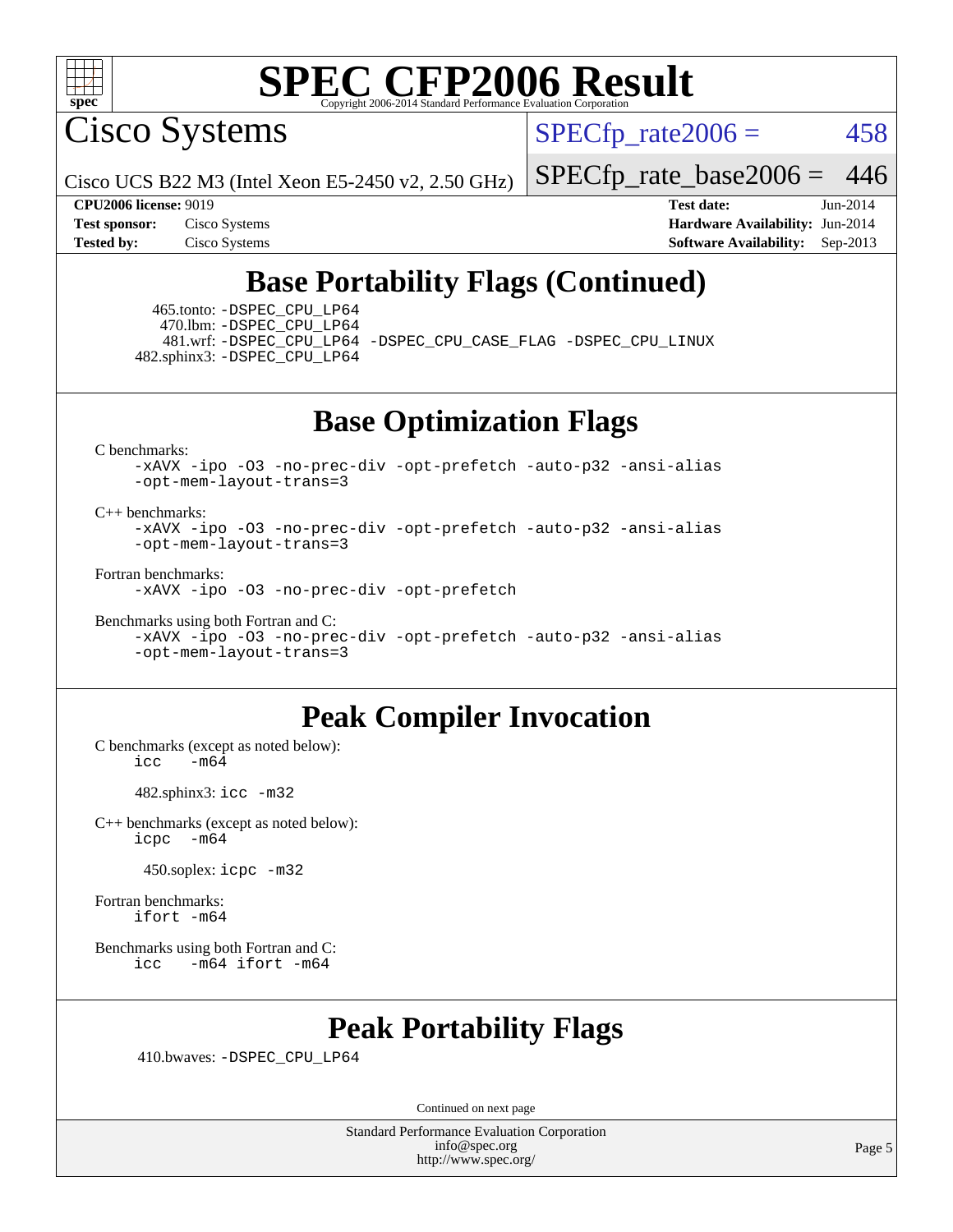

Cisco Systems

 $SPECTp\_rate2006 = 458$ 

Cisco UCS B22 M3 (Intel Xeon E5-2450 v2, 2.50 GHz)

[SPECfp\\_rate\\_base2006 =](http://www.spec.org/auto/cpu2006/Docs/result-fields.html#SPECfpratebase2006) 446

| <b>Test sponsor:</b> | Cisco Systems |
|----------------------|---------------|
| <b>Tested by:</b>    | Cisco Systems |

**[CPU2006 license:](http://www.spec.org/auto/cpu2006/Docs/result-fields.html#CPU2006license)** 9019 **[Test date:](http://www.spec.org/auto/cpu2006/Docs/result-fields.html#Testdate)** Jun-2014 **[Hardware Availability:](http://www.spec.org/auto/cpu2006/Docs/result-fields.html#HardwareAvailability)** Jun-2014 **[Software Availability:](http://www.spec.org/auto/cpu2006/Docs/result-fields.html#SoftwareAvailability)** Sep-2013

### **[Peak Portability Flags \(Continued\)](http://www.spec.org/auto/cpu2006/Docs/result-fields.html#PeakPortabilityFlags)**

| 416.gamess: -DSPEC_CPU_LP64                 |                                                                |
|---------------------------------------------|----------------------------------------------------------------|
| 433.milc: -DSPEC CPU LP64                   |                                                                |
| 434.zeusmp: -DSPEC_CPU_LP64                 |                                                                |
| 435.gromacs: -DSPEC_CPU_LP64 -nofor_main    |                                                                |
| 436.cactusADM: -DSPEC CPU LP64 -nofor main  |                                                                |
| 437.leslie3d: -DSPEC CPU LP64               |                                                                |
| 444.namd: -DSPEC CPU LP64                   |                                                                |
| 447.dealII: -DSPEC_CPU_LP64                 |                                                                |
| 453.povray: -DSPEC_CPU_LP64                 |                                                                |
| 454.calculix: - DSPEC CPU LP64 - nofor main |                                                                |
| 459. GemsFDTD: - DSPEC CPU LP64             |                                                                |
| 465.tonto: -DSPEC CPU LP64                  |                                                                |
| 470.1bm: - DSPEC_CPU LP64                   |                                                                |
|                                             | 481.wrf: -DSPEC CPU LP64 -DSPEC CPU CASE FLAG -DSPEC CPU LINUX |

### **[Peak Optimization Flags](http://www.spec.org/auto/cpu2006/Docs/result-fields.html#PeakOptimizationFlags)**

[C benchmarks](http://www.spec.org/auto/cpu2006/Docs/result-fields.html#Cbenchmarks):

433.milc:  $-xAUX(pass 2) -prof-gen(pass 1) -ipo(pass 2) -O3(pass 2)$  $-xAUX(pass 2) -prof-gen(pass 1) -ipo(pass 2) -O3(pass 2)$  $-xAUX(pass 2) -prof-gen(pass 1) -ipo(pass 2) -O3(pass 2)$  $-xAUX(pass 2) -prof-gen(pass 1) -ipo(pass 2) -O3(pass 2)$  $-xAUX(pass 2) -prof-gen(pass 1) -ipo(pass 2) -O3(pass 2)$  $-xAUX(pass 2) -prof-gen(pass 1) -ipo(pass 2) -O3(pass 2)$  $-xAUX(pass 2) -prof-gen(pass 1) -ipo(pass 2) -O3(pass 2)$ [-no-prec-div](http://www.spec.org/cpu2006/results/res2014q3/cpu2006-20140903-31197.flags.html#user_peakPASS2_CFLAGSPASS2_LDFLAGS433_milc_f-no-prec-div)(pass 2) [-opt-mem-layout-trans=3](http://www.spec.org/cpu2006/results/res2014q3/cpu2006-20140903-31197.flags.html#user_peakPASS2_CFLAGS433_milc_f-opt-mem-layout-trans_a7b82ad4bd7abf52556d4961a2ae94d5)(pass 2) [-prof-use](http://www.spec.org/cpu2006/results/res2014q3/cpu2006-20140903-31197.flags.html#user_peakPASS2_CFLAGSPASS2_LDFLAGS433_milc_prof_use_bccf7792157ff70d64e32fe3e1250b55)(pass 2) [-auto-ilp32](http://www.spec.org/cpu2006/results/res2014q3/cpu2006-20140903-31197.flags.html#user_peakCOPTIMIZE433_milc_f-auto-ilp32)

 $470$ .lbm: basepeak = yes

 482.sphinx3: [-xAVX](http://www.spec.org/cpu2006/results/res2014q3/cpu2006-20140903-31197.flags.html#user_peakOPTIMIZE482_sphinx3_f-xAVX) [-ipo](http://www.spec.org/cpu2006/results/res2014q3/cpu2006-20140903-31197.flags.html#user_peakOPTIMIZE482_sphinx3_f-ipo) [-O3](http://www.spec.org/cpu2006/results/res2014q3/cpu2006-20140903-31197.flags.html#user_peakOPTIMIZE482_sphinx3_f-O3) [-no-prec-div](http://www.spec.org/cpu2006/results/res2014q3/cpu2006-20140903-31197.flags.html#user_peakOPTIMIZE482_sphinx3_f-no-prec-div) [-opt-mem-layout-trans=3](http://www.spec.org/cpu2006/results/res2014q3/cpu2006-20140903-31197.flags.html#user_peakOPTIMIZE482_sphinx3_f-opt-mem-layout-trans_a7b82ad4bd7abf52556d4961a2ae94d5) [-unroll2](http://www.spec.org/cpu2006/results/res2014q3/cpu2006-20140903-31197.flags.html#user_peakCOPTIMIZE482_sphinx3_f-unroll_784dae83bebfb236979b41d2422d7ec2)

[C++ benchmarks:](http://www.spec.org/auto/cpu2006/Docs/result-fields.html#CXXbenchmarks)

 444.namd: [-xAVX](http://www.spec.org/cpu2006/results/res2014q3/cpu2006-20140903-31197.flags.html#user_peakPASS2_CXXFLAGSPASS2_LDFLAGS444_namd_f-xAVX)(pass 2) [-prof-gen](http://www.spec.org/cpu2006/results/res2014q3/cpu2006-20140903-31197.flags.html#user_peakPASS1_CXXFLAGSPASS1_LDFLAGS444_namd_prof_gen_e43856698f6ca7b7e442dfd80e94a8fc)(pass 1) [-ipo](http://www.spec.org/cpu2006/results/res2014q3/cpu2006-20140903-31197.flags.html#user_peakPASS2_CXXFLAGSPASS2_LDFLAGS444_namd_f-ipo)(pass 2) [-O3](http://www.spec.org/cpu2006/results/res2014q3/cpu2006-20140903-31197.flags.html#user_peakPASS2_CXXFLAGSPASS2_LDFLAGS444_namd_f-O3)(pass 2) [-no-prec-div](http://www.spec.org/cpu2006/results/res2014q3/cpu2006-20140903-31197.flags.html#user_peakPASS2_CXXFLAGSPASS2_LDFLAGS444_namd_f-no-prec-div)(pass 2) [-opt-mem-layout-trans=3](http://www.spec.org/cpu2006/results/res2014q3/cpu2006-20140903-31197.flags.html#user_peakPASS2_CXXFLAGS444_namd_f-opt-mem-layout-trans_a7b82ad4bd7abf52556d4961a2ae94d5)(pass 2) [-prof-use](http://www.spec.org/cpu2006/results/res2014q3/cpu2006-20140903-31197.flags.html#user_peakPASS2_CXXFLAGSPASS2_LDFLAGS444_namd_prof_use_bccf7792157ff70d64e32fe3e1250b55)(pass 2) [-fno-alias](http://www.spec.org/cpu2006/results/res2014q3/cpu2006-20140903-31197.flags.html#user_peakCXXOPTIMIZE444_namd_f-no-alias_694e77f6c5a51e658e82ccff53a9e63a) [-auto-ilp32](http://www.spec.org/cpu2006/results/res2014q3/cpu2006-20140903-31197.flags.html#user_peakCXXOPTIMIZE444_namd_f-auto-ilp32)

447.dealII: basepeak = yes

 450.soplex: [-xAVX](http://www.spec.org/cpu2006/results/res2014q3/cpu2006-20140903-31197.flags.html#user_peakPASS2_CXXFLAGSPASS2_LDFLAGS450_soplex_f-xAVX)(pass 2) [-prof-gen](http://www.spec.org/cpu2006/results/res2014q3/cpu2006-20140903-31197.flags.html#user_peakPASS1_CXXFLAGSPASS1_LDFLAGS450_soplex_prof_gen_e43856698f6ca7b7e442dfd80e94a8fc)(pass 1) [-ipo](http://www.spec.org/cpu2006/results/res2014q3/cpu2006-20140903-31197.flags.html#user_peakPASS2_CXXFLAGSPASS2_LDFLAGS450_soplex_f-ipo)(pass 2) [-O3](http://www.spec.org/cpu2006/results/res2014q3/cpu2006-20140903-31197.flags.html#user_peakPASS2_CXXFLAGSPASS2_LDFLAGS450_soplex_f-O3)(pass 2) [-no-prec-div](http://www.spec.org/cpu2006/results/res2014q3/cpu2006-20140903-31197.flags.html#user_peakPASS2_CXXFLAGSPASS2_LDFLAGS450_soplex_f-no-prec-div)(pass 2) [-opt-mem-layout-trans=3](http://www.spec.org/cpu2006/results/res2014q3/cpu2006-20140903-31197.flags.html#user_peakPASS2_CXXFLAGS450_soplex_f-opt-mem-layout-trans_a7b82ad4bd7abf52556d4961a2ae94d5)(pass 2) [-prof-use](http://www.spec.org/cpu2006/results/res2014q3/cpu2006-20140903-31197.flags.html#user_peakPASS2_CXXFLAGSPASS2_LDFLAGS450_soplex_prof_use_bccf7792157ff70d64e32fe3e1250b55)(pass 2) [-opt-malloc-options=3](http://www.spec.org/cpu2006/results/res2014q3/cpu2006-20140903-31197.flags.html#user_peakOPTIMIZE450_soplex_f-opt-malloc-options_13ab9b803cf986b4ee62f0a5998c2238)

453.povray:  $-xAVX(pass 2)$  $-xAVX(pass 2)$  [-prof-gen](http://www.spec.org/cpu2006/results/res2014q3/cpu2006-20140903-31197.flags.html#user_peakPASS1_CXXFLAGSPASS1_LDFLAGS453_povray_prof_gen_e43856698f6ca7b7e442dfd80e94a8fc)(pass 1) [-ipo](http://www.spec.org/cpu2006/results/res2014q3/cpu2006-20140903-31197.flags.html#user_peakPASS2_CXXFLAGSPASS2_LDFLAGS453_povray_f-ipo)(pass 2) -03(pass 2) [-no-prec-div](http://www.spec.org/cpu2006/results/res2014q3/cpu2006-20140903-31197.flags.html#user_peakPASS2_CXXFLAGSPASS2_LDFLAGS453_povray_f-no-prec-div)(pass 2) [-opt-mem-layout-trans=3](http://www.spec.org/cpu2006/results/res2014q3/cpu2006-20140903-31197.flags.html#user_peakPASS2_CXXFLAGS453_povray_f-opt-mem-layout-trans_a7b82ad4bd7abf52556d4961a2ae94d5)(pass 2) [-prof-use](http://www.spec.org/cpu2006/results/res2014q3/cpu2006-20140903-31197.flags.html#user_peakPASS2_CXXFLAGSPASS2_LDFLAGS453_povray_prof_use_bccf7792157ff70d64e32fe3e1250b55)(pass 2) [-unroll4](http://www.spec.org/cpu2006/results/res2014q3/cpu2006-20140903-31197.flags.html#user_peakCXXOPTIMIZE453_povray_f-unroll_4e5e4ed65b7fd20bdcd365bec371b81f) [-ansi-alias](http://www.spec.org/cpu2006/results/res2014q3/cpu2006-20140903-31197.flags.html#user_peakCXXOPTIMIZE453_povray_f-ansi-alias)

[Fortran benchmarks](http://www.spec.org/auto/cpu2006/Docs/result-fields.html#Fortranbenchmarks):

 $410.bwaves: basepeak = yes$ 

Continued on next page